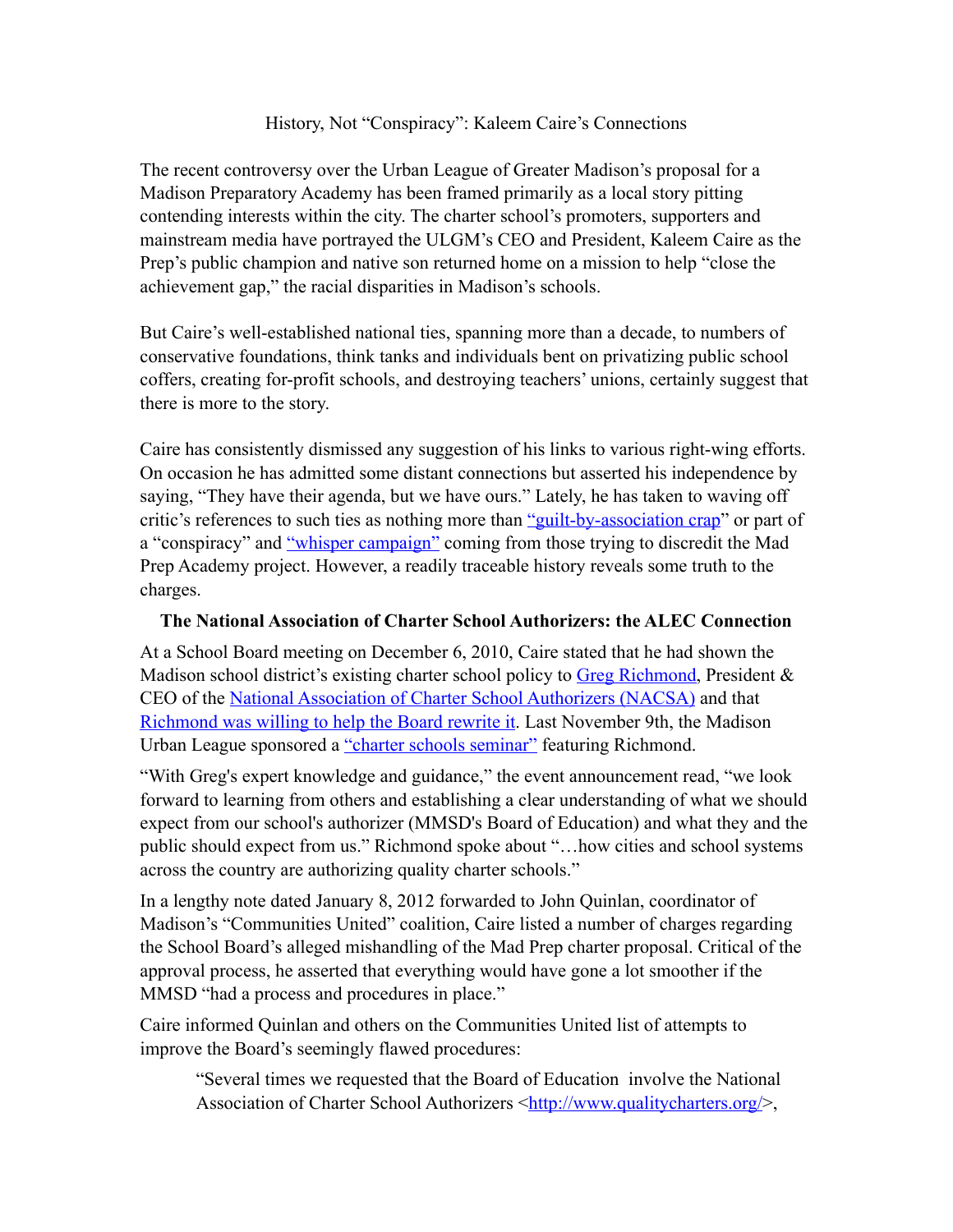which is the national body that supports and services charter school authorizers nationally (mostly public school boards). NACSA would have helped the Board establish a process and best practices that would have been helpful to all involved. The Board of Education ignored our request. Instead, deliberations and negotiations were piecemeal and more challenging to work through than it [sic] should have been…."

What Caire did not tell Communities United or the public-at-large prior or since was that NACSA and its CEO, Greg Richmond, are not impartial facilitators.

NACSA has been directly connected to the [American Legislative Exchange Council](http://www.sourcewatch.org/index.php?title=American_Legislative_Exchange_Council) (ALEC), the corporate dominated source of conservative ["model legislation"](http://alecexposed.org/wiki/Bills_Affecting_Americans) being pushed by the Walker Republicans in Wisconsin and allied lawmakers across the country.

NACSA has been an affiliate of ALEC's [Education Task Force](http://www.sourcewatch.org/index.php?title=Education_Task_Force) and Richmond has been a contributor to ALEC's newsletter, *[Inside ALEC](http://www.qualitycharters.org/about/partners)*. According to its website, NACSA receives funding from the [Walton Family Foundation](http://www.washingtonpost.com/blogs/answer-sheet/post/how-walton-foundation-spent-157-million-on-ed-reform-in-dc-and-other-places/2011/06/28/AGhLy0pH_blog.html#weighIn) (Wal-Mart), and the **Bill & Melinda** [Gates Foundation,](http://www.sourcewatch.org/index.php?title=Bill_%26_Melinda_Gates_Foundation) major backers of voucher school initiatives and other nationwide efforts to privatize public schools.

The [Washington Post](http://www.washingtonpost.com/blogs/answer-sheet/post/how-walton-foundation-spent-157-million-on-ed-reform-in-dc-and-other-places/2011/06/28/AGhLy0pH_blog.html)'s Valerie Strauss reported that the Walton Foundation gave NACSA \$1,874,274 in 2010, while also doling out money to other organizations that in turn funneled money to NACSA. Other groups associated with NACSA include [Knowledge](http://www.sourcewatch.org/index.php?title=Knowledge_is_Power_Program)  [is Power Program](http://www.sourcewatch.org/index.php?title=Knowledge_is_Power_Program) (KIPP); the conservative [Hoover Institution](http://www.rightweb.irc-online.org/profile/Hoover_Institution) think tank; the New [Schools Venture Fund](http://mrzine.monthlyreview.org/2008/sandronsky230408.html) for educational entrepreneurs; and the Center on Reinventing [Public Education](http://www.sourcewatch.org/index.php?title=Center_on_Reinventing_Public_Education).

In addition to heading NACSA, Richmond is currently chair of the Illinois State Charter [School Commission](http://www.wbez.org/story/charter-school-agency%25E2%2580%2599s-funding-raises-questions-94919), created by an Illinois law enacted in the summer of 2011. Distinct from the Illinois State Board of Education, the Commission now has the authority to approve charter school proposals already turned down by local school districts. The unelected panel, similar to <u>one that has been promoted in the Wisconsin legislature by</u>

[school privatizers,](http://wi.opengovernment.org/sessions/2011-regular-session/bills/sb-22) also has the power to monitor the charters it authorizes. Initial operating funds for the Illinois panel have come from the Walton Family Foundation.

### **Other Connections**

Richmond worked from 1994 to 2005 for Chicago Public Schools (CPS) where he created the district's Charter Schools Office and "established the nation's first districtfunded capital loan fund for charter schools. . ." From 2003 to 2005, he worked closely with charter school proponent [Arne Duncan](http://www.rethinkingschools.org/archive/23_03/arne233.shtml), who went on to become President Obama's future Secretary of Education.

Both [Richmond and Duncan spoke on panels at an April, 2004 Chicago conference](http://www.philanthropyroundtable.org/events/association_of_small_foundations_national_conference) of the [Philanthropy Roundtable](http://rightweb.irc-online.org/profile/Philanthropy_Roundtable), the major consortium of conservative foundations dedicated to moving American society to the right through "strategic" and "leveraged philanthropy." Richmond spoke to an October, 2004 Roundtable gathering on **"**[How Small Foundations](http://www.philanthropyroundtable.org/events/association_of_small_foundations_national_conference)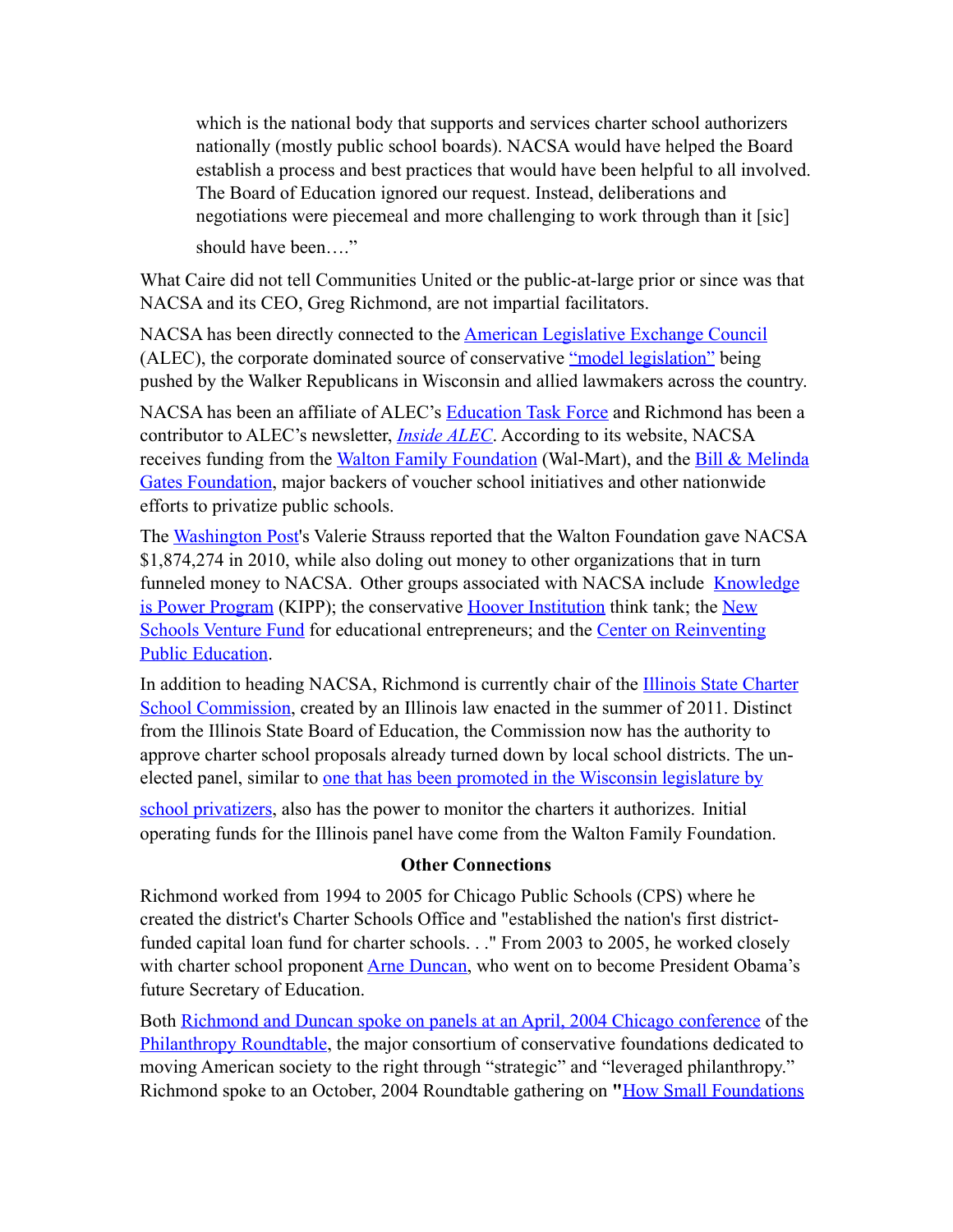[Can Jumpstart the CharterSchool Movement"](http://www.philanthropyroundtable.org/events/association_of_small_foundations_national_conference).In April 2009, he spoke on a panel at the largely right-wing **American Enterprise Institute titled "Race to the Top? The Promise-**and Challenges-- of Expanding the Reach of Charter Schools."

The [Roundtable](http://www.sourcewatch.org/index.php?title=Philanthropy_Roundtable) is funded by an array of conservative foundations, including the notorious [Charles G. Koch Foundation](http://webcache.googleusercontent.com/search?q=cache:2ecXb9icBv4J:www.prwatch.org/news/2011/05/10739/charles-g-koch-foundation-hires-and-fires-economists-public-university+%22Charles+G.+Koch+Foundation%22&cd=8&hl=en&ct=clnk&gl=us&client=firefox-a), and the [Scaife Family Foundation,](http://rightweb.irc-online.org/profile/Scaife_Foundations) a backer of anti-affirmative action initiatives.

Another Rountable backer has been the Milwaukee-based [Lynde & Harry Bradley](http://www.sourcewatch.org/index.php?title=Bradley_Foundation)  [Foundation,](http://www.sourcewatch.org/index.php?title=Bradley_Foundation) a key supporter of the [Black Alliance for Educational Options \(BAEO\)](http://67.192.238.60/media-center/publications/community-voice/baeo-s-founding-image-and-strategy). Kaleem Caire currently lists himself as the **BAEO's "Founding President & CEO"**. He served from 1999 to 2002 as the group's national director.

The BAEO, a significant advocate of school vouchers, has also been party to a campaign largely bankrolled by influential right wing foundations. Backers have included the Bradley Foundation and the [Walton Family Foundation](http://old.mediatransparency.org/pdastory.php?storyID=88) (Wal-Mart). According to a series of articles done for the [Black Commentator](http://www.blackcommentator.com/16_thw_pr.html), a critical left-leaning African-American online journal, Bradley and Walton spent at least \$2 million to create the BAEO.

Is this the kind of "guilt-by-association" that Caire has criticized? It could be if he did not have a clear working relationship with Gregg Richmond. It could be if Caire himself did not [appear on panels such as the one at the Philanthropy Roundtable'](http://www.philanthropyroundtable.org/topic/excellence_in_philanthropy/breaking_through)s 2004 annual meeting where he spoke on "breakthroughs in education…, as well as the challenges that lay ahead." Appearing alongside Caire were James Shelton, program director for education at the Gates Foundation, and Phoebe Boyer, executive director of New York City's [Tiger Foundation](http://www.tigerfoundation.org/) and head of the board of the [NYC Charter Center.](http://www.edwize.org/machiavelli-on-broadway)

Caire also has been [a featured speaker](http://www.cato.org/events/urbaned/) at [various events](http://www.cato.org/event.php?eventid=1199) sponsored by the [CATO Institute,](http://www.rightwingwatch.org/content/cato-institute) the libertarian think tank long associated with various right-wing causes.

In 2001, the BAEO commissioned a report on *[High School Graduation Rates in the](http://www.manhattan-institute.org/html/cr_baeo.htm)  [United States](http://www.manhattan-institute.org/html/cr_baeo.htm)* published by the [Manhattan Institute for Policy Research,](http://www.rightweb.irc-online.org/profile/Manhattan_Institute) the influential neoconservative think tank. Caire wrote the study's forward.



Kaleem Caire and the Manhattan Institute's [Jay Greene](http://www.epi.org/publication/webfeatures_viewpoints_teacher_pay_comparisons/), author of the BAEO-commissioned *High School Graduation Rates in the United States* at a February, 2003 full-day conference sponsored by the [CATO Institute's Center for Educational Freedom](http://www.cato.org/projects.php#cef).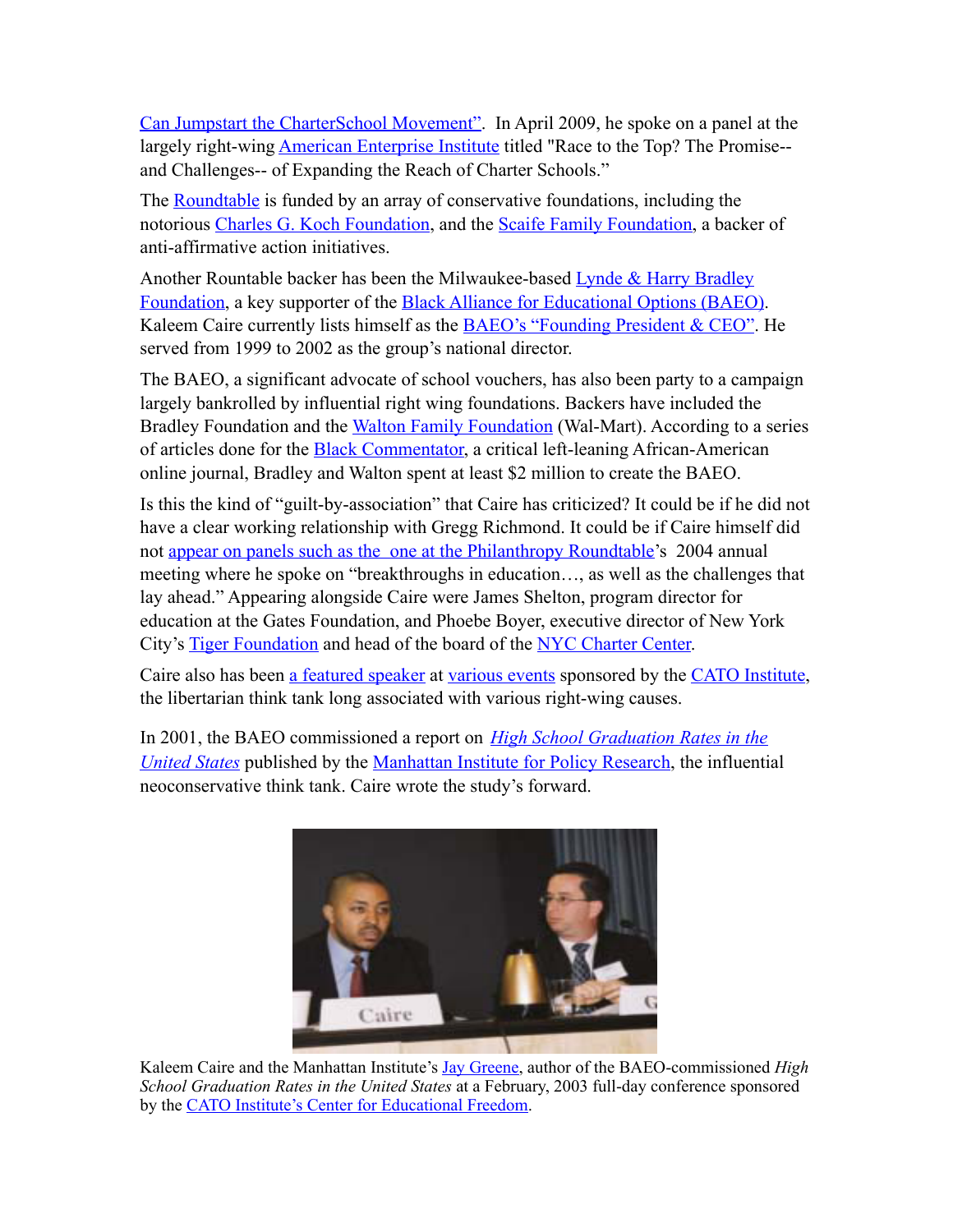[Caire tells us](http://www.linkedin.com/in/kaleemcaire) that from 2002 through 2005 he was executive director Fight for Children, Inc., (FFC) founded by the international real estate speculator and former chair of [Business Executives for National Security,](http://publicintelligence.net/business-executives-for-national-security-bens/) arch-conservative [Joseph E. Robert, Jr.](http://www.bens.org/about-us/leadership/joseph-robert.html) FFC's [significant institutional donors](http://old.mediatransparency.org/recipientgrants.php?recipientID=3527) at the time included the Waltons and the Dick & Betsy [DeVos Foundation](http://mediamattersaction.org/transparency/organization/Dick_and_Betsy_Devos_Foundation/grants), another backer of numerous conservative causes. The Devos duo has also been a [long-term contributor to the BAEO.](http://mediamattersaction.org/transparency/organization/Black_Alliance_for_Educational_Options/funders?year=-)

The billionaire former president of the Amway Corp, [Dick DeVos](http://www.alternet.org/teaparty/150868/the_devos_family:_meet_the_super-wealthy_right-wingers_working_with_the_religious_right_to_kill_public_education/?page=entire) has been heavily involved in the movement to privatize of public schools. He and his wife Betsy, a Religious Right activist and former chair of the Michigan Republican Party, founded and fund the American Federation for Children (AFC), one of the [most aggressive pro](http://www.talk2action.org/story/2011/4/20/232844/831)[voucher groups, which aims to fully privatize public education.](http://www.talk2action.org/story/2011/4/20/232844/831)

Wal-Mart heir John Walton, honored by the BAEO as one of its major patrons, also contributed millions to the forerunner of the AFC, the Betsy DeVos-led [All Children](http://www.rightwingwatch.org/content/all-children-matter)  [Matter,](http://www.rightwingwatch.org/content/all-children-matter) founded in the spring of 2003 to recruit, train and fund candidates willing to promote school vouchers nationwide.

## **The White Right Agenda**

A 2003 report on the BAEO by [People for the American Way](http://67.192.238.60/media-center/publications/community-voice/baeo-s-founding-image-and-strategy) (PFAW) noted that while Kaleem Caire was national director of the group, it ran a multi-million dollar public relations campaign for voucher schools, aimed primarily at African-American communities but also at white progressives and moderates.

According to the report, the BAEO effort at the time was "the most recent tactic to emerge from the Right's strategic campaign to re-cast the image of the voucher movement and build broader political support for policies that would undermine the public education system." PFAW pointed out that "the Right has tried to cultivate a small, but visible, base of African American support for its agenda on such issues as vouchers and gay rights."

The Report went on to state that, "Right-wing groups have also put a great deal of effort into cultivating African-American spokespeople, and working to counter the legacy of mistrust that communities of color have for a movement that has historically ranged from indifference to opposition toward racial justice efforts. Yet, at the same time, the rightwing political movement has continued to attack traditional civil rights leaders and initiatives."

People for the American Way also viewed the BAEO in the early 2000s as "the latest step in the Right's long effort to portray school vouchers as the new civil rights fight." While noting that the group brought together many African-American voucher supporters, a fraction of whom were involved in right-wing politics, it also pointed out that that BAEO occupied a place among the other think tanks and local organizations that had been "created with money from right-wing foundations as well as individuals and